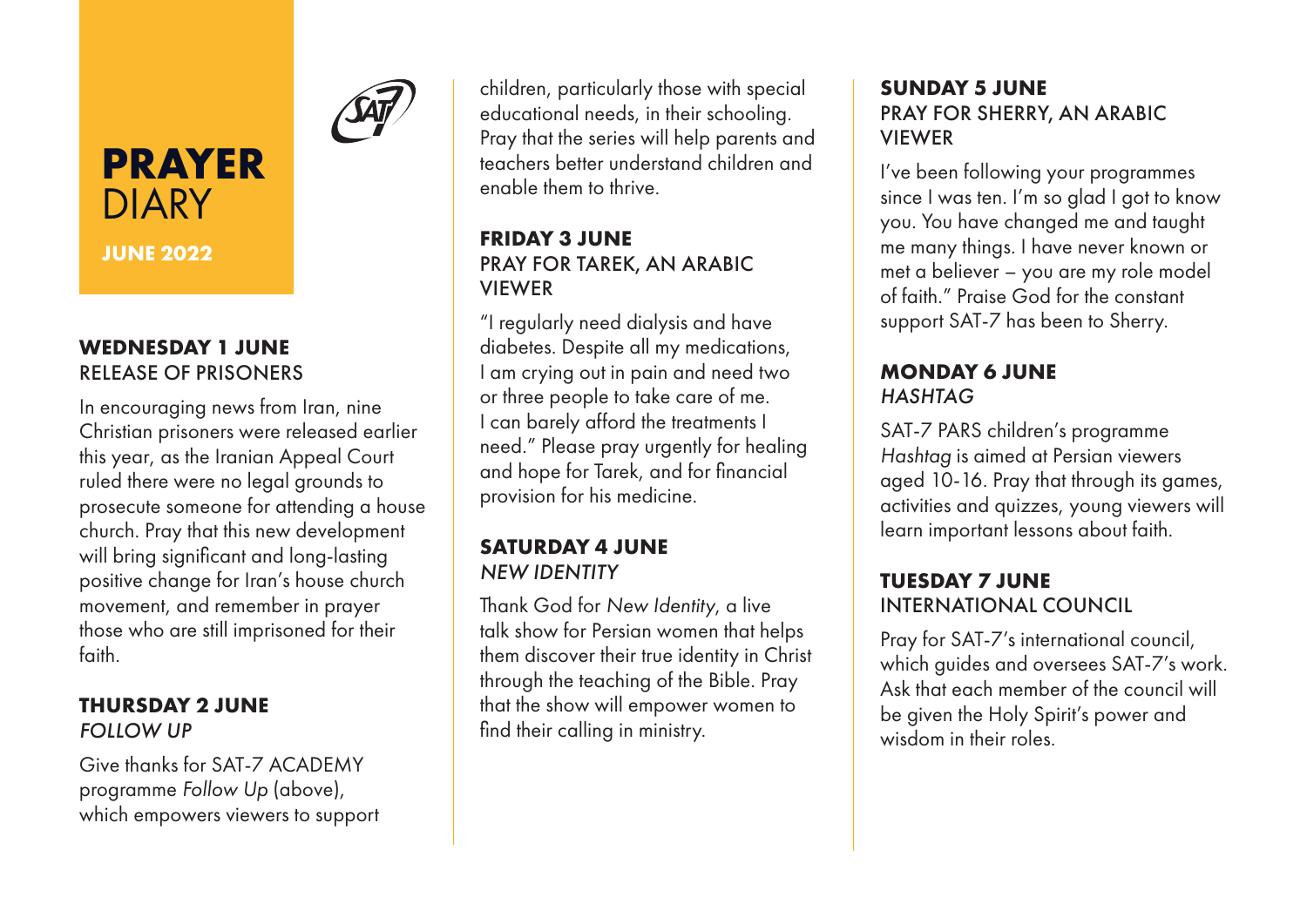#### **WEDNESDAY 8 JUNE** PRAY FOR SAMAN, A VIEWER IN IRAN

"Ever since I started to watch your programmes I have stopped the evil things I was doing. I was a member of a religious militia. We were brainwashed and they tried to fill us with hate, but somehow it didn't work on me – perhaps it was through the kindness of God. Thank God that eventually, through many difficulties and through prayer, I came to the Lord Jesus Christ." Praise God for the change He has brought about in Saman's life.

### **THURSDAY 9 JUNE** IRAQI CHRISTIANS

In the wake of post-2003 insurgencies and the rise of the so-called Islamic State, the Christian population of Iraq has shrunk from 1.4 million in 1987 to less than 250,000 today. Pray for the remnant of believers in the country, that SAT-7 will help them remain steadfast in their faith.

#### **FRIDAY 10 JUNE**  *MY MIRROR*

The SAT-7 Woman Facebook page is ministering to women through *My Mirror,* a video series that creates a safe space for women to discuss personal issues. Praise God that it has quickly gained popularity, and for the trust that has been built between SAT-7 and its female Facebook followers.

### **SATURDAY 11 JUNE** MARY FROM SUDAN

"I am from Sudan and have been following SAT-7 since I was a child. You are such a blessing to my family. Every time I listen to Marianne's simple words, my life changes and hope rises in me again. *My Mirror* guides me and teaches me new lessons." Give thanks for the way God is working in Mary's life.

## **Refugees**

#### **MONDAY 13 JUNE REFUGEES**

A refugee is someone who has been forced to flee their home country to escape conflict or persecution. With

the number of refugees in the MENA reaching into the millions, it can be easy to forget that each one is a precious human being who is immensely loved by Christ. Over the coming days, let's uphold in prayer the MENA's refugees, and ask that God will be their refuge.

### **TUESDAY 14 JUNE** SYRIAN REFUGEES

Over 6.7 million refugees have fled Syria since the war began in 2011, most of whom now live in neighbouring Turkey and Lebanon. Ask that the Syrian conflict will end, so its people can return to a safe and secure homeland and live in peace.

#### **WEDNESDAY 15 JUNE LONELINESS**

With the loss of their homeland and community, many refugees can feel lonely and out of place in their new surroundings. Pray that SAT-7 can step into the gap and provide friendship and care through its programmes and followup support.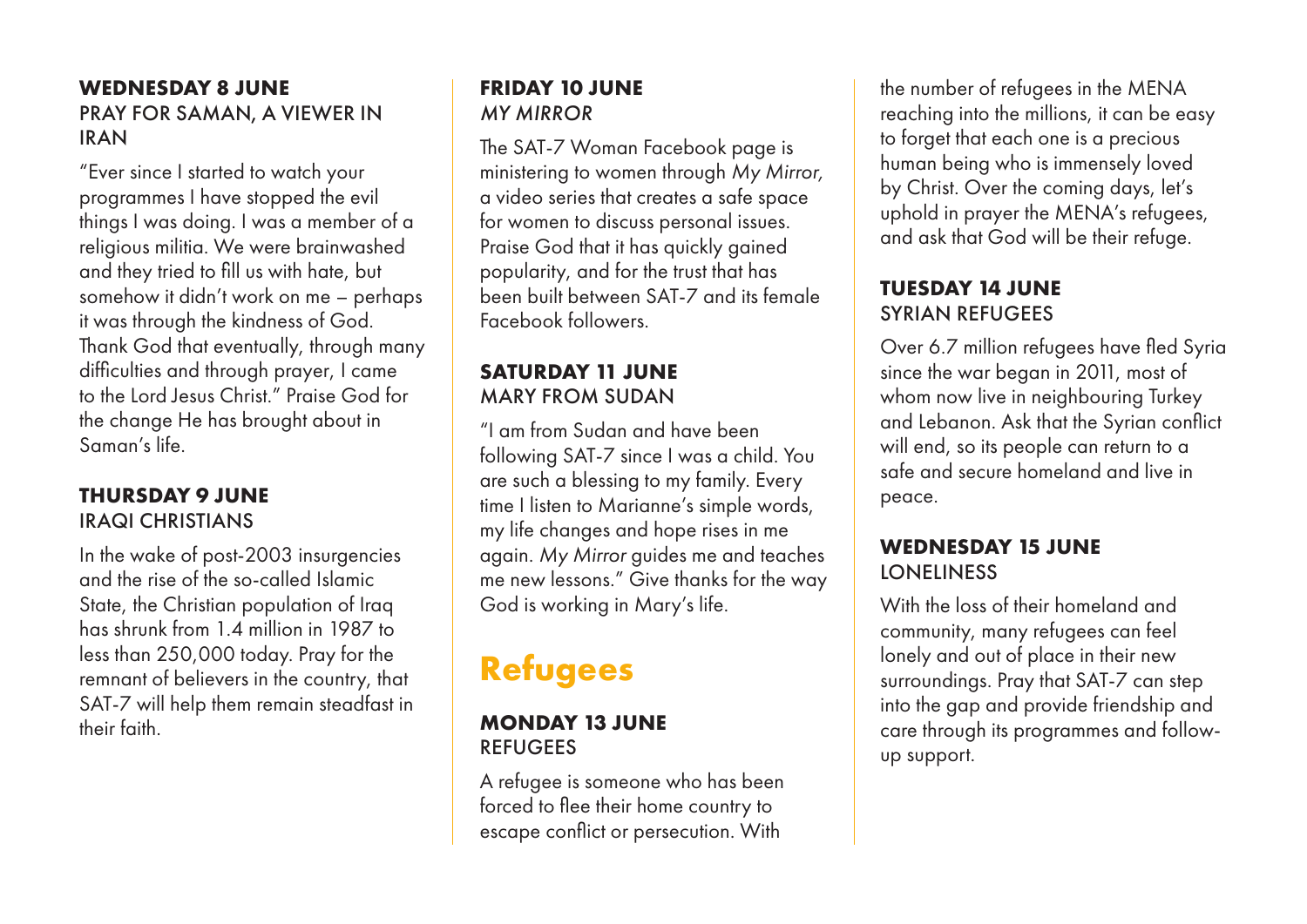#### **THURSDAY 16 JUNE** PRAY FOR NADER IN LEBANON

"We are grateful for our church here in Lebanon. As refugees, we feel that we are in the midst of our family because of you, and through your love for us, we feel stability. We are grateful for all of you." Pray that local churches will continue to be Jesus' hands and feet in serving refugees and showing them the love of God.

#### **FRIDAY 17 JUNE** *MY SCHOOL*

SAT-7's educational *My School* series is designed to meet the need of displaced children who have missed out on years of schooling. Give thanks for a new partnership between SAT-7 and Heart for Lebanon, which is bringing the *My School* curriculum to two centres for Syrian refugees in Lebanon.

## **SATURDAY 18 JUNE** *REFUGEE TALES*

Give thanks for SAT-7 ARABIC's *Refugee Tales,* a powerful new series of short, personal documentaries. The show relays the struggles of refugees from Sudan, Iraq, Syria, Yemen and Eritrea and showcases the skills and energy they bring. Pray that these stories will deeply impact viewers' hearts and bring increased compassion and empathy.

## **SUNDAY 19 JUNE** ASHWAQ'S STORY

Pray for Ashwaq, a Sudanese woman who shared her experiences on *Refugee Tales*: "The worst thing is disrespect and lack of appreciation of people around you. They do not understand that a refugee is a person who has aspirations, desires and ambitions."

Give thanks for Ashwaq's resilience and pray for financial provision, protection and comfort for her and her son. (*Visit sat7uk.org/ashwaq to watch her moving story)*

## **MONDAY 20 JUNE** WORLD REFUGEE DAY

Today is World Refugee Day, which honours the strength and courage of refugees around the world and calls for their greater inclusion in healthcare, education and sport. Pray that initiatives like this, as well as SAT-7's work, will help change negative attitudes about refugees and instead show the benefits of helping them integrate into society.

## **TUESDAY 21 JUNE** AFGHAN REFUGEES

After decades of conflict and poverty, exacerbated by the Taliban takeover of August 2021, Afghans make up one of the largest refugee populations in the world. Pray for emergency food, shelter and healthcare provision for the most vulnerable.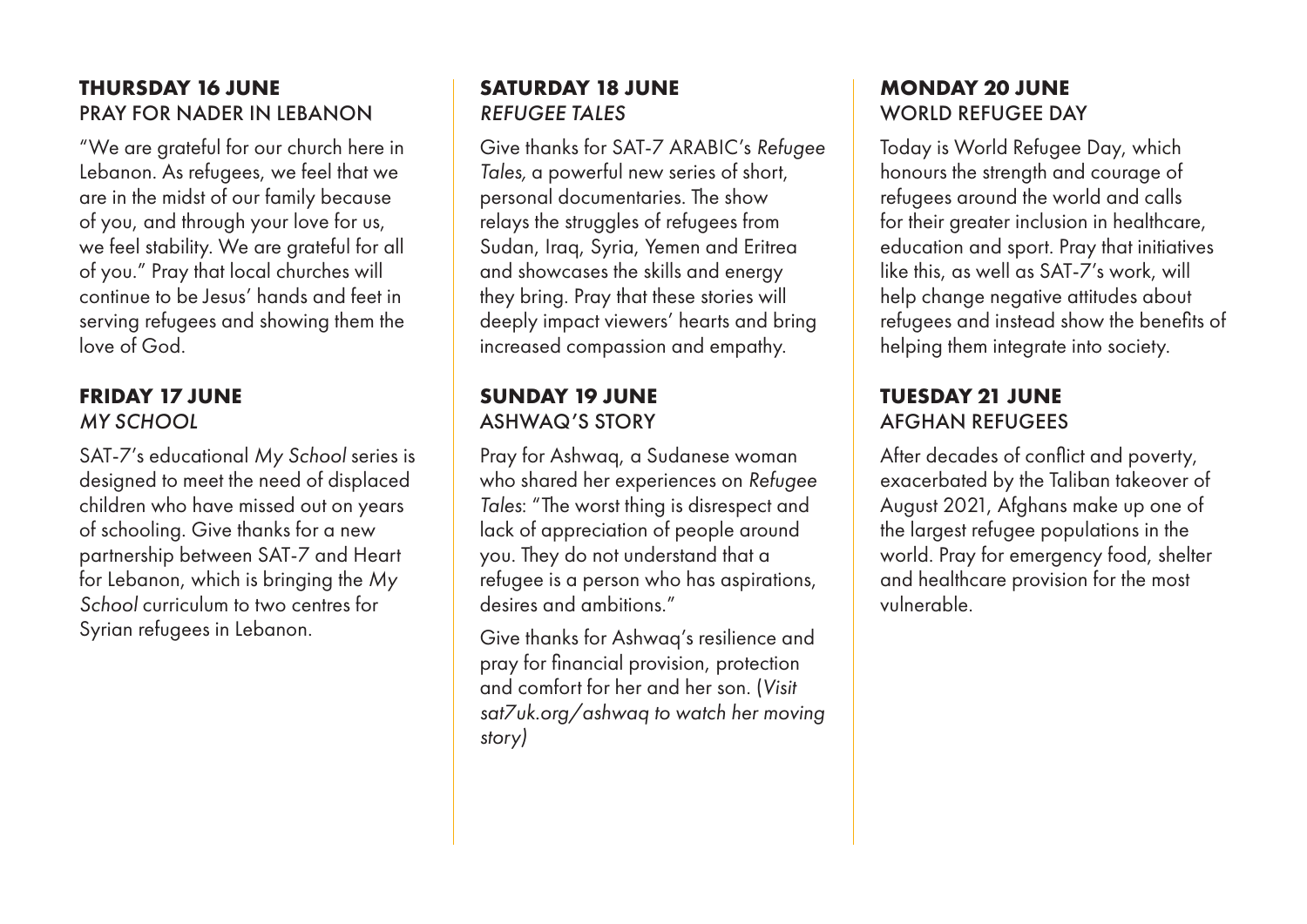#### **WEDNESDAY 22 JUNE** PRAY FOR PEYMAN FROM AFGHANISTAN

"After the fall of Afghanistan to the Taliban, my family and I secretly fled to Iran, but the problems here, with having no documents and no work, have made my life very difficult and even impossible. If I am sent back to Afghanistan I will certainly be put to death. We are a family of three and we really need to stay alive." Pray for safety for Peyman and his family.

#### **THURSDAY 23 JUNE** CITIZENSHIP IN HEAVEN

"But our citizenship is in heaven. And we eagerly await a Saviour from there, the Lord Jesus Christ" (Philippians 3:20). Praise God that whatever happens to us here on earth, our true home and identity is assured with Him in heaven. Pray that refugees will find hope and comfort in this truth.

## **General**

#### **FRIDAY 24 JUNE** *SAT-7 TÜRK NEWS*

Now in its seventh season, SAT-7's Turkish news show informs viewers about the Church and gives a Christian perspective on current events in Turkey. Pray that this programme will help counter misleading stories about Christians in mainstream news and help promote acceptance.

#### **SATURDAY 25 JUNE** PRAY FOR ARTIN, A VIEWER IN IRAN

"My manager and all my colleagues at work are Christians and I have already tried to find out as much as I can about it through them. They told me I should contact you to hear more about repentance and salvation." Praise God that Artin had a long conversation with SAT-7's viewer support team and committed his heart to Jesus! Pray that he will stay in touch with SAT-7 and feel equipped and encouraged in his newfound faith.

## **SUNDAY 26 JUNE** PRAY FOR AMEENA IN IRAQ

I am an English teacher from Baghdad, Iraq. Thanks a lot for your programme My School. It helps me with my teaching at school, and I hope to create a curriculum for my son using your material when he gets older." Give thanks that SAT-7 ACADEMY is equipping Ameena in her work and home life.

## **MONDAY 27 JUNE** *FAMILY OF JESUS*

"In my opinion, a child's biggest need is to feel part of a family, a real family," says Mina Awny, presenter of SAT-7 KIDS live weekly worship show *Family of Jesus*. Pray that the programme will show Arabic children that whatever they are facing, they are loved by God and the Church.